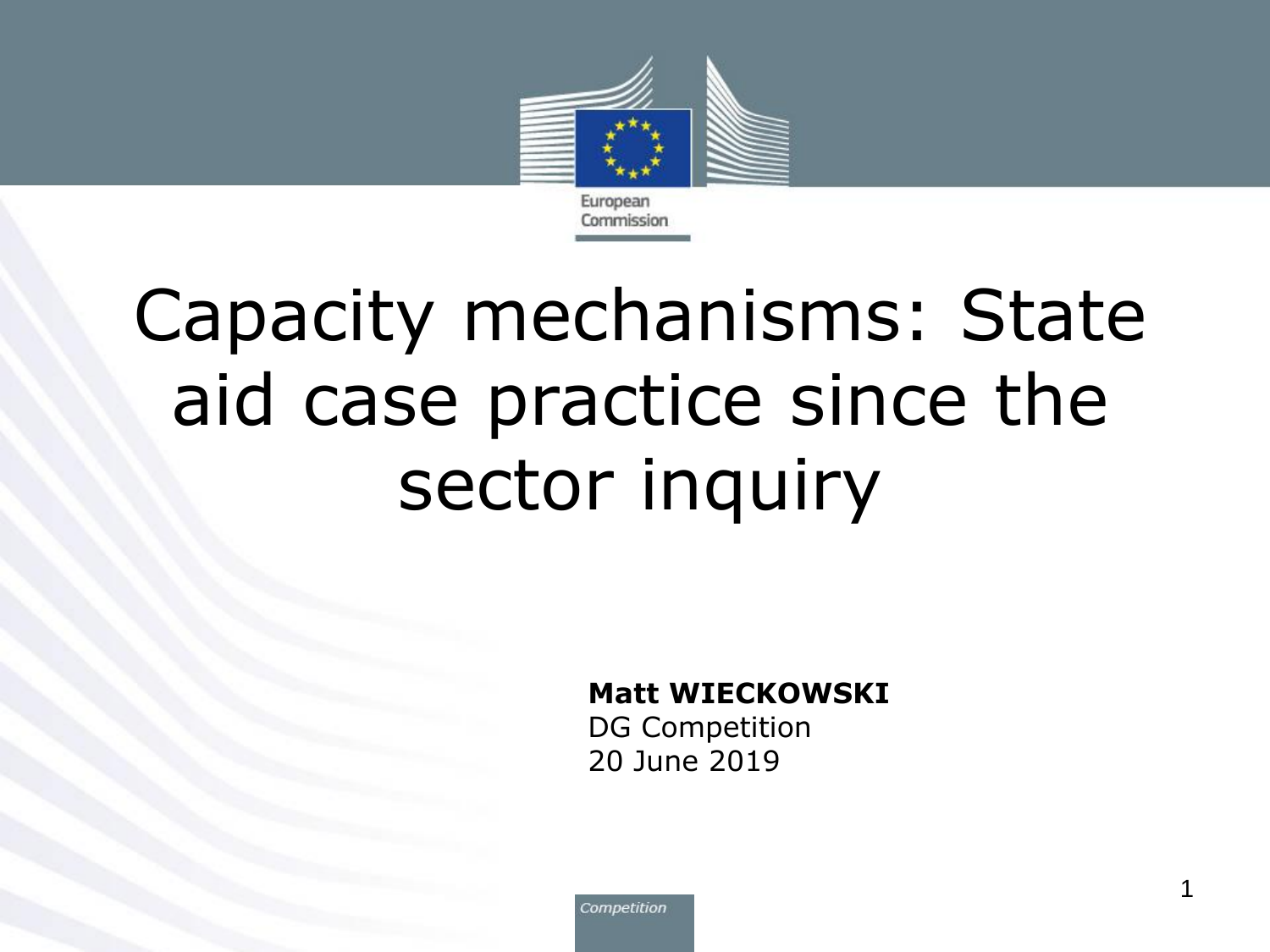

## Role of DG Competition

- Member States increasingly rely on measures to ensure security of supply that pay capacity (mostly generators) for remaining available to the system: known as 'capacity mechanisms'
- DG COMP takes an interest in these measures, because they can constitute State aid and can have a distortive effect on the Internal Energy Market, particularly when badly designed and uncoordinated

#### Since July 2014

Energy and Environmental Aid Guidelines ('EEAG')

Specific rules for capacity mechanisms

#### April 2015 – Nov 2016

Sector Inquiry to identify the situation regarding State aid through capacity mechanisms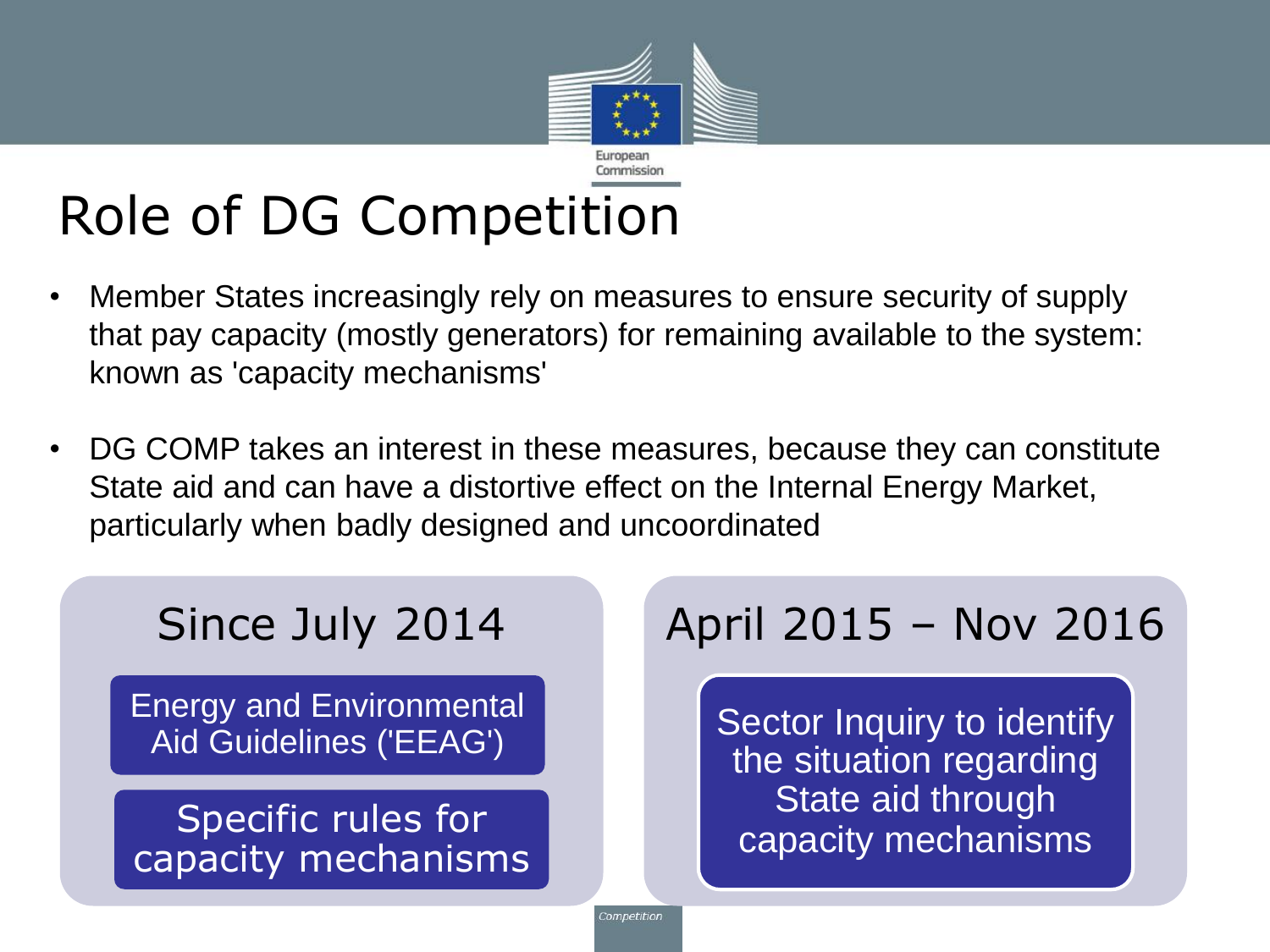

#### **Contents**

#### **1. Sector inquiry and case practice**

- 2. Focus: signals for flexibility and imports
- 3. New Electricity Regulation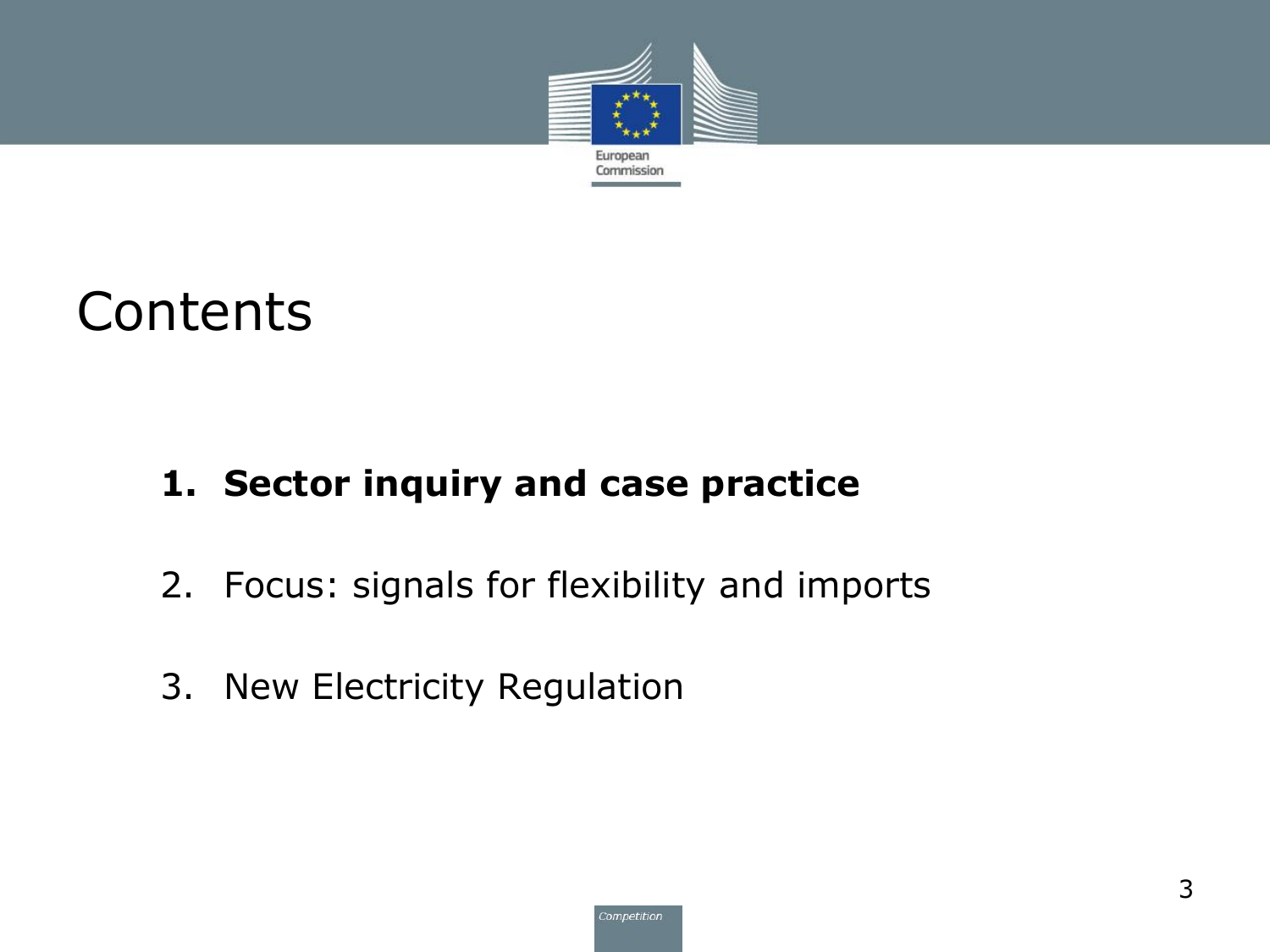

### What did we find?

**Inquiry concluded Nov 2016: 35 mechanisms identified in 11 Member States**

**Targeted / market wide mechanisms:**



A: Amount of capacity paid / contracted in a targeted capacity mechanism

B: Amount of capacity paid / contracted in a market-wide capacity mechanism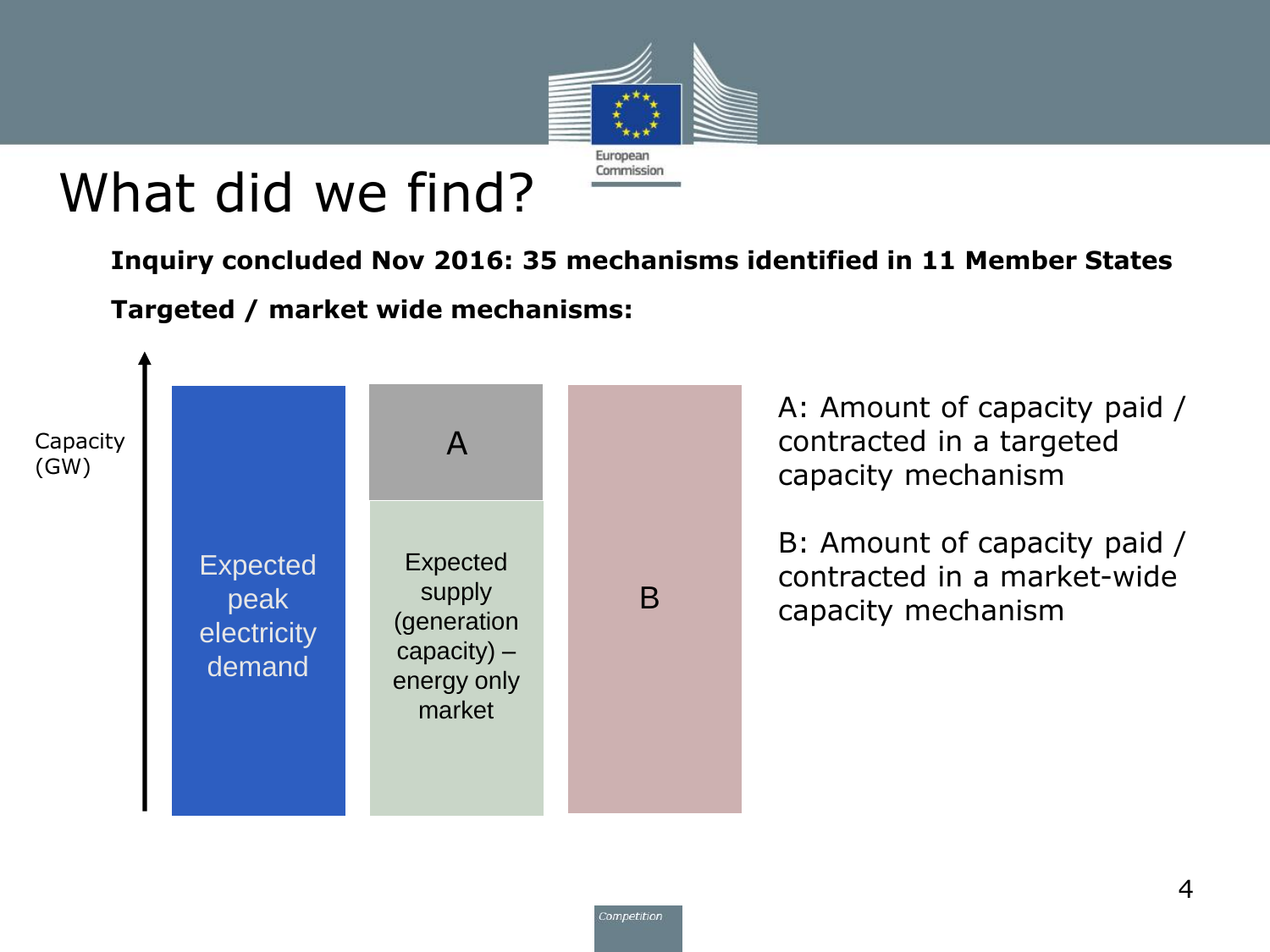

### What did we find?



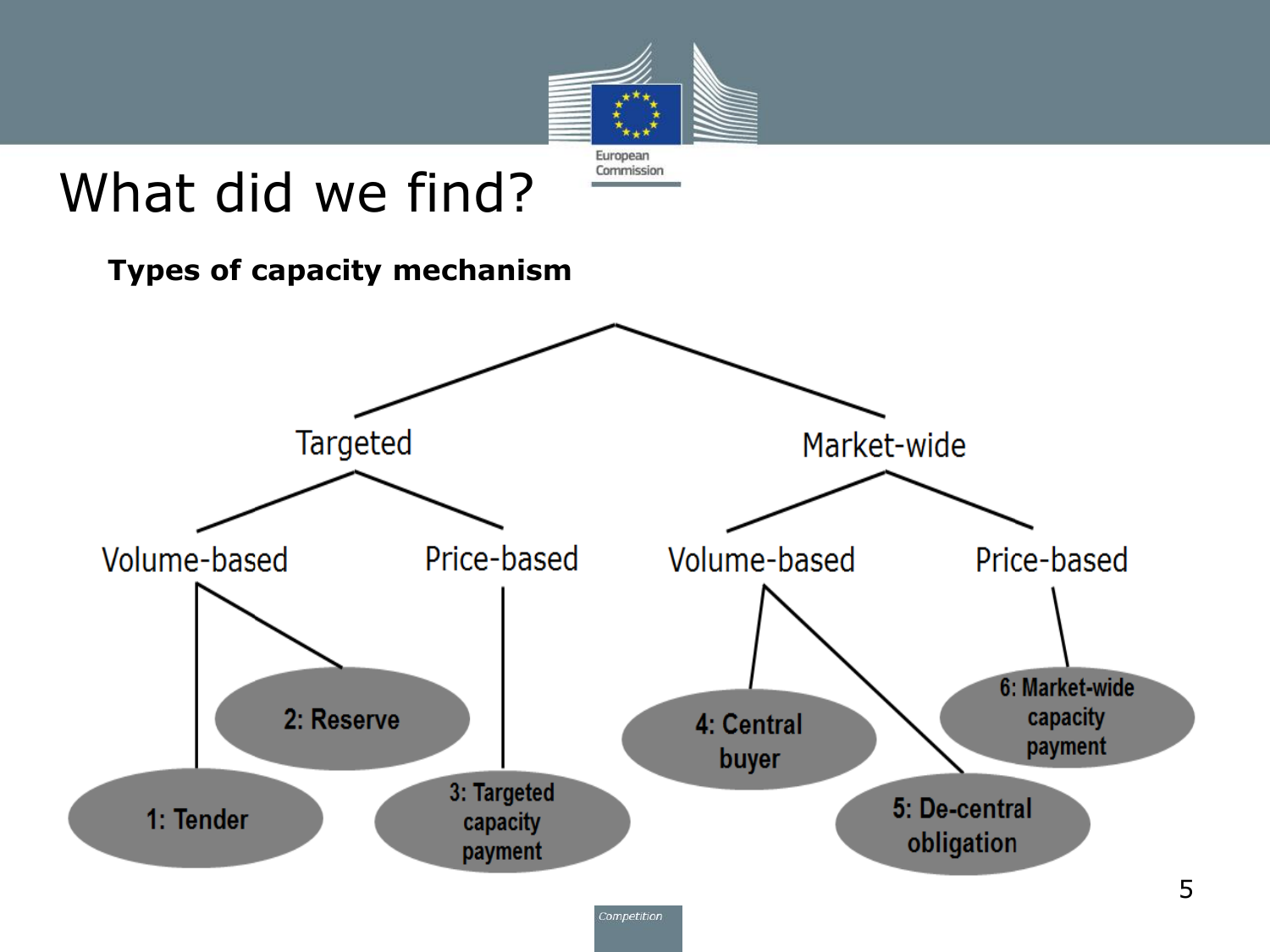![](_page_5_Picture_0.jpeg)

### What did we conclude?

![](_page_5_Figure_2.jpeg)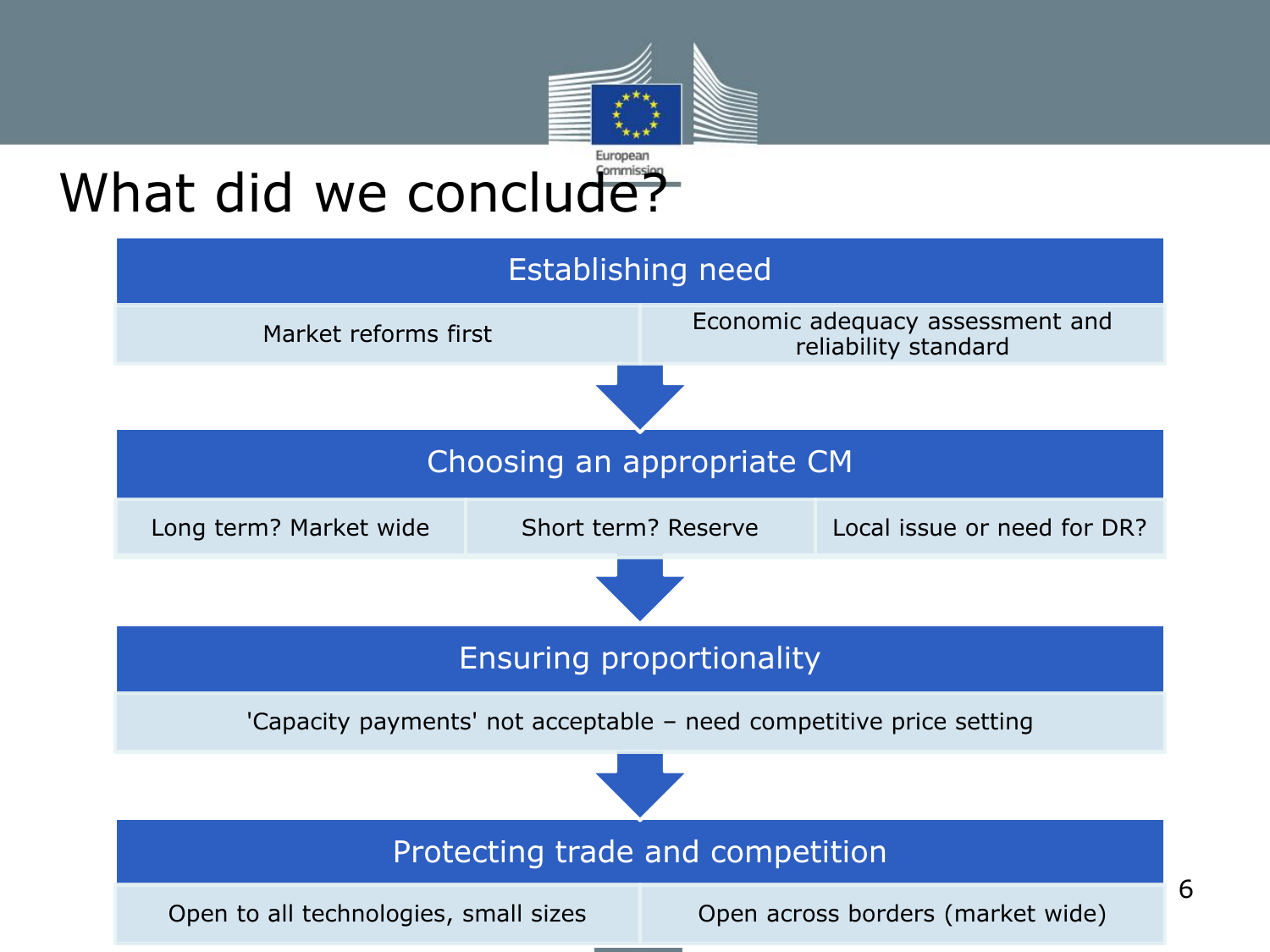![](_page_6_Picture_0.jpeg)

### Approved capacity mechanisms

![](_page_6_Picture_2.jpeg)

- GB Scheme approved 2014:
- Central buyer
- Decision annulled Nov 2018

![](_page_6_Figure_6.jpeg)

IE / Northern Ireland – Scheme approved 2017:

- Central buyer
- 
- DE Schemes approved 2016 and 2018:
- Interruptibility scheme (reserve)
- Network reserve
- Capacity reserve
- FR Schemes approved 2016 and 2018:
	- De-central obligations
	- Demand response tender

![](_page_6_Picture_17.jpeg)

EL – Scheme approved 2015 and 2018

- Flexibility remuneration mechanism (targeted)
- Interruptibility scheme

![](_page_6_Figure_21.jpeg)

PL – Scheme approved 2018: • Central buyer

- 
- BE– Scheme approved 2018:
	- Strategic reserve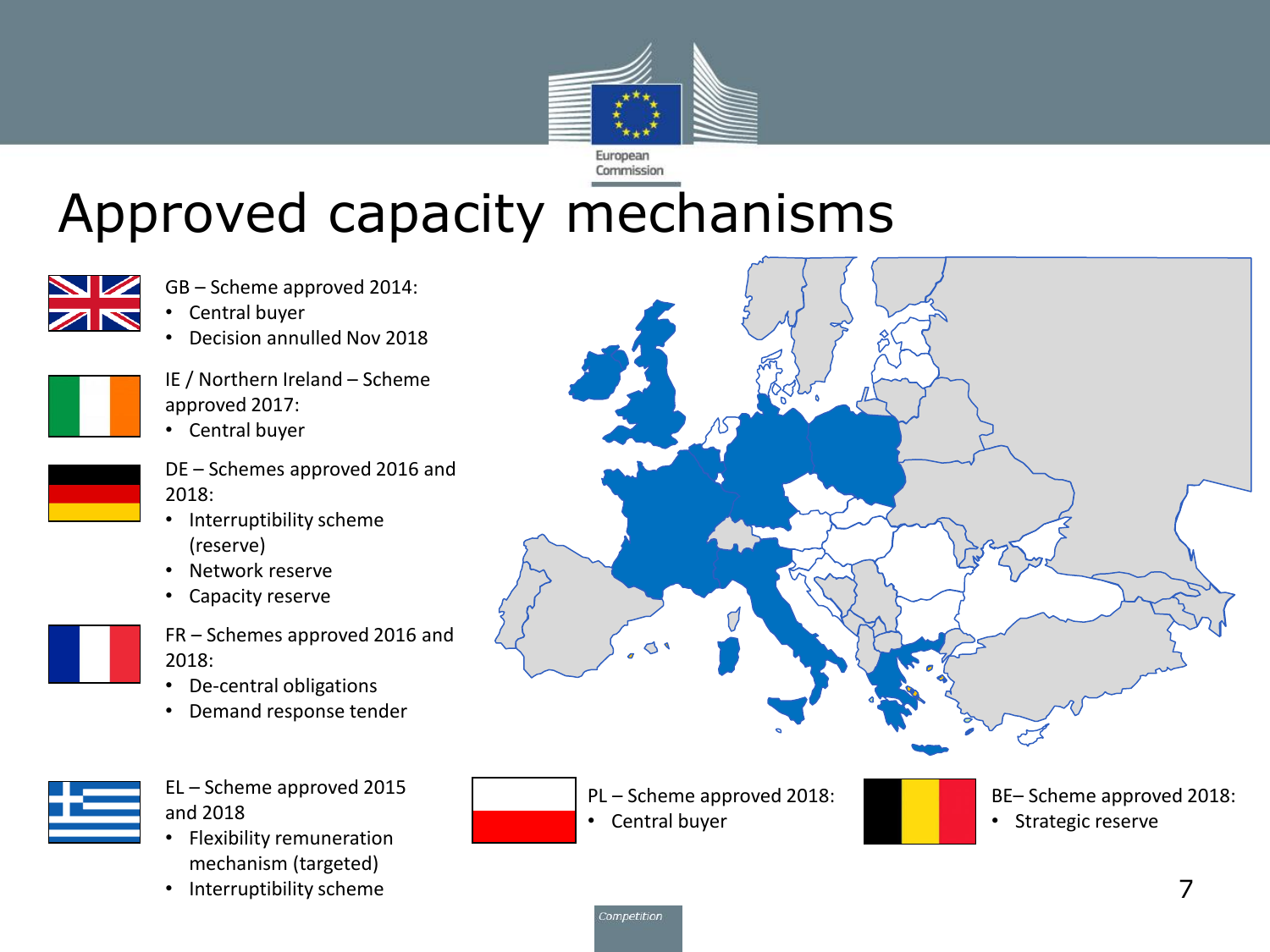![](_page_7_Picture_0.jpeg)

#### **Contents**

1. Sector inquiry and case practice

#### **2. Focus: signals for flexibility and imports**

3. New Electricity Regulation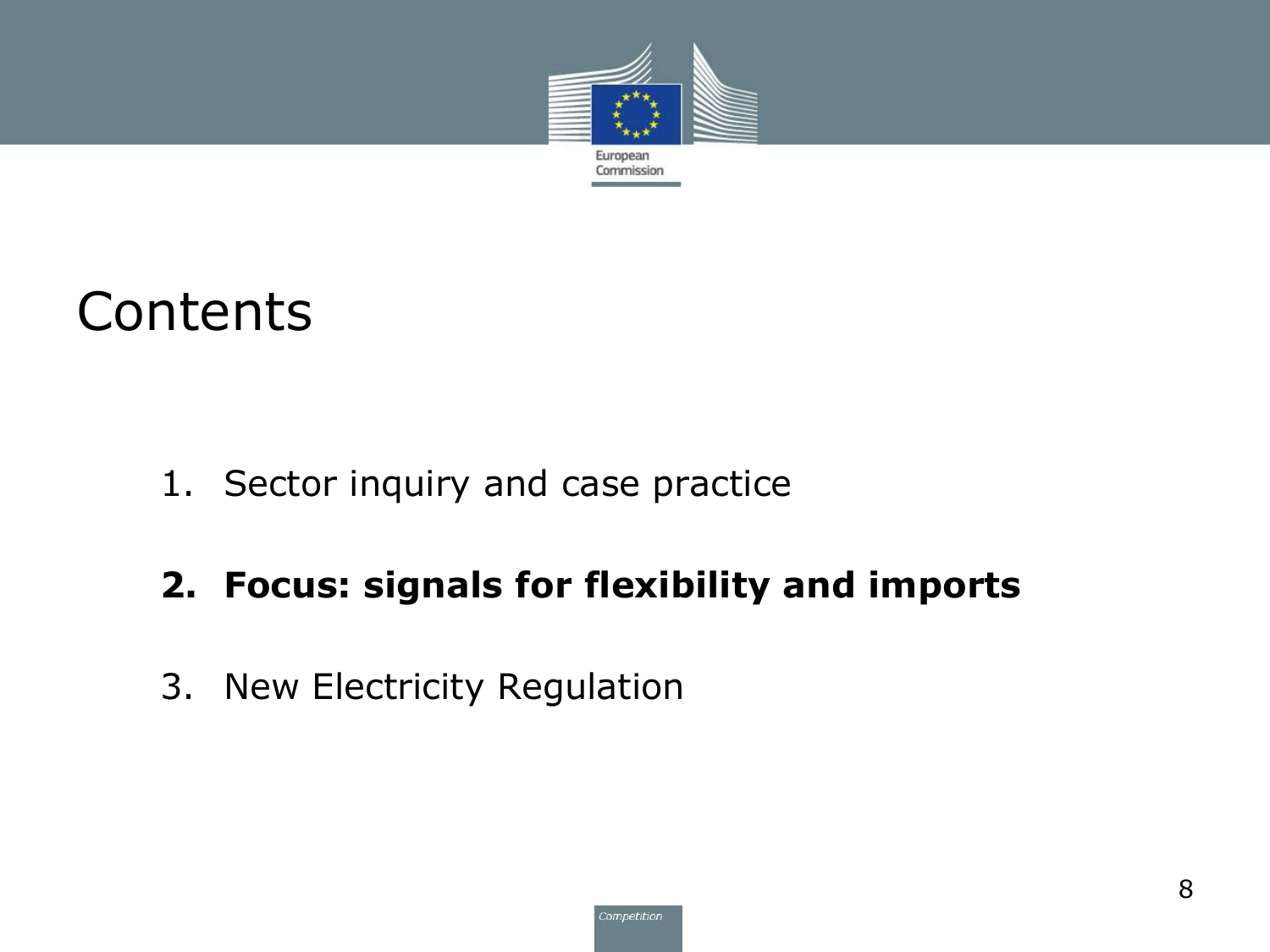![](_page_8_Picture_0.jpeg)

Imbalance prices vs CM penalties

Use resources efficiently (short term)

Build right mix of resources (long term)

No better short term signal than electricity prices where:

Imbalance prices reflect the full value of electricity

Market participants have full balancing responsibility

Locational prices reflect transmission constraints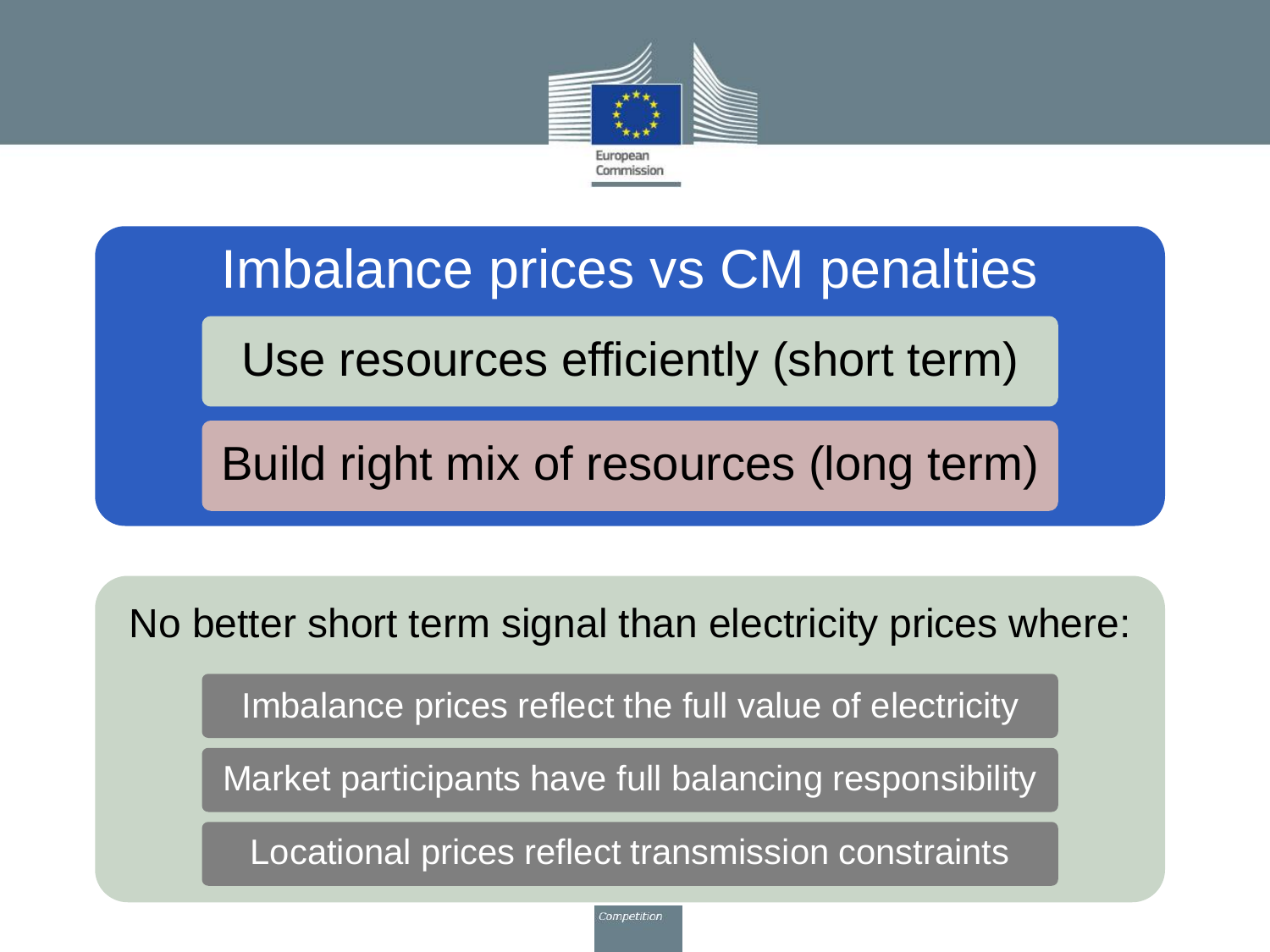![](_page_9_Figure_0.jpeg)

A capacity mechanism can appropriately play a supporting role to make sure the right overall quantity of capacity is available in the long term.

But it will fail to efficiently deliver security of supply without electricity prices that send the right signals.

In a model based on reliability options the reference price is key. Belgium may be the first country implementing reliability options in a market with portfolio bidding.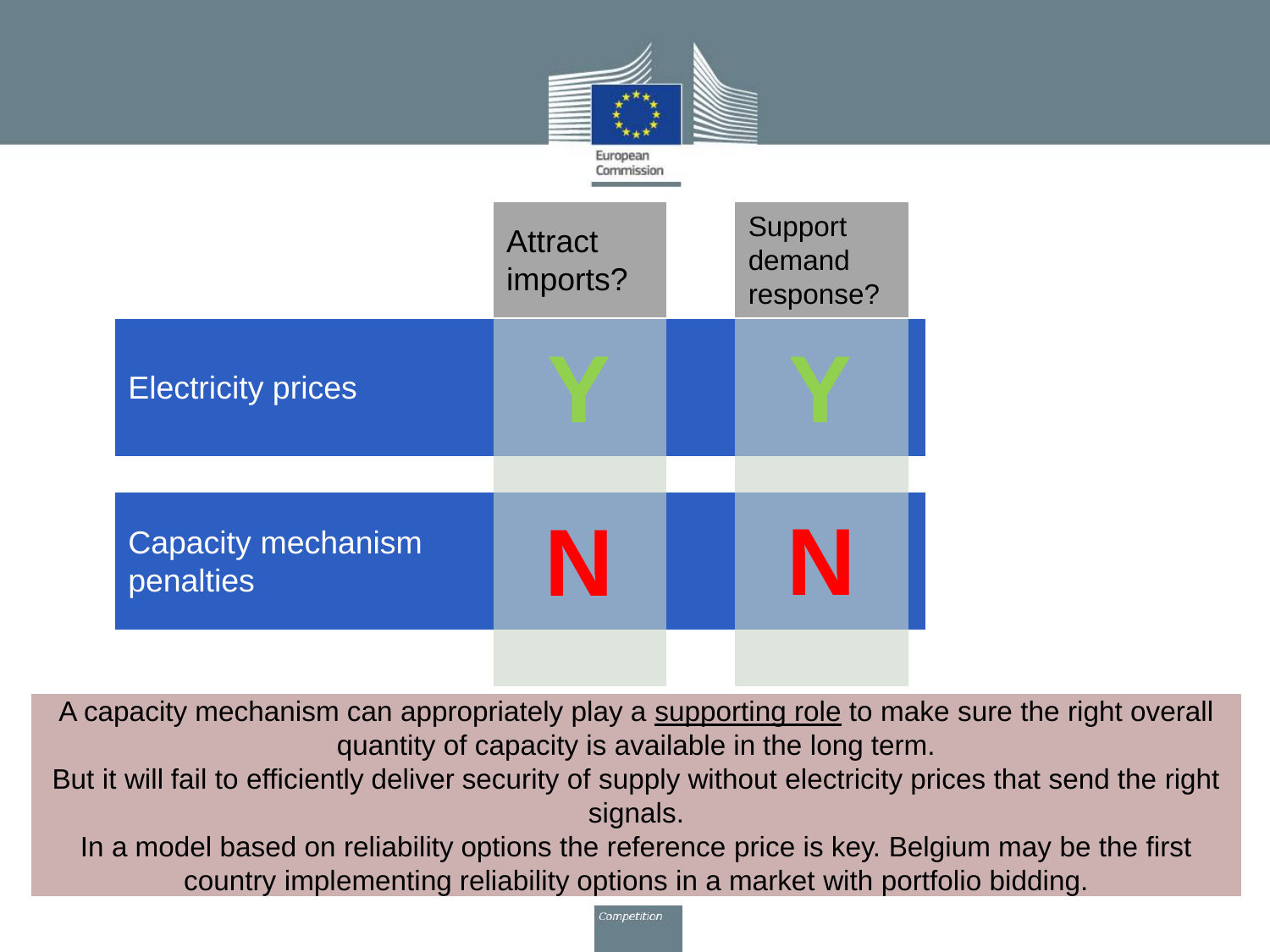![](_page_10_Picture_0.jpeg)

#### **Contents**

- 1. Sector inquiry and case practice
- 2. Focus: signals for flexibility and imports

#### **3. New Electricity Regulation**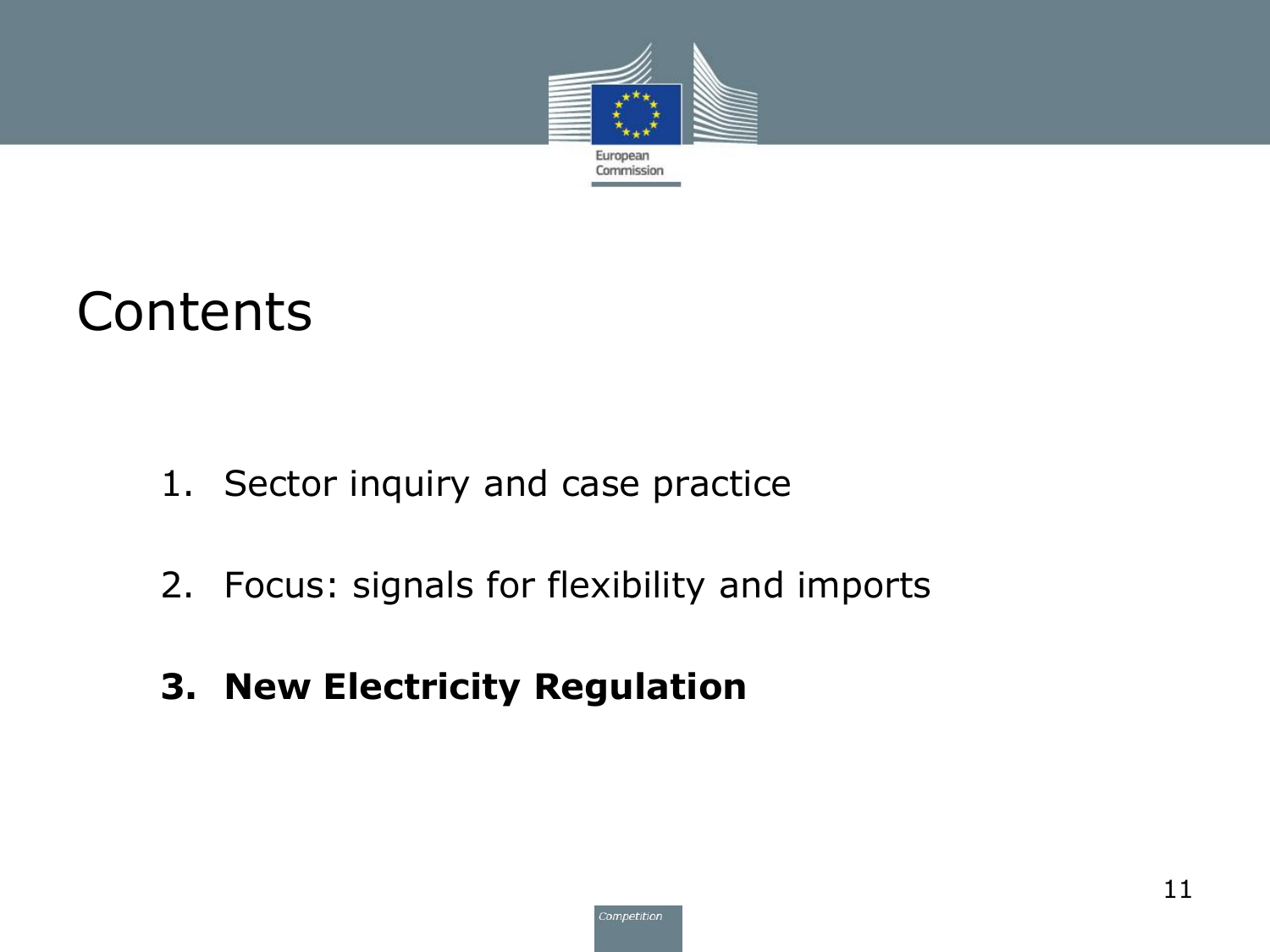![](_page_11_Picture_0.jpeg)

## Electricity Regulation: new rules for capacity mechanisms

MSs must set reliability standard based on VOLL, eventually based on ENTSO-E methodology. Formal role for NRAs

ACER opinion where national adequacy assessments deviate from EU assessment

Commission opinion on market reform plans

Design rules for capacity mechanisms, including restriction on most-polluting capacity

Rules for cross border participation and harmonised operational rules to be developed by ENTSO-E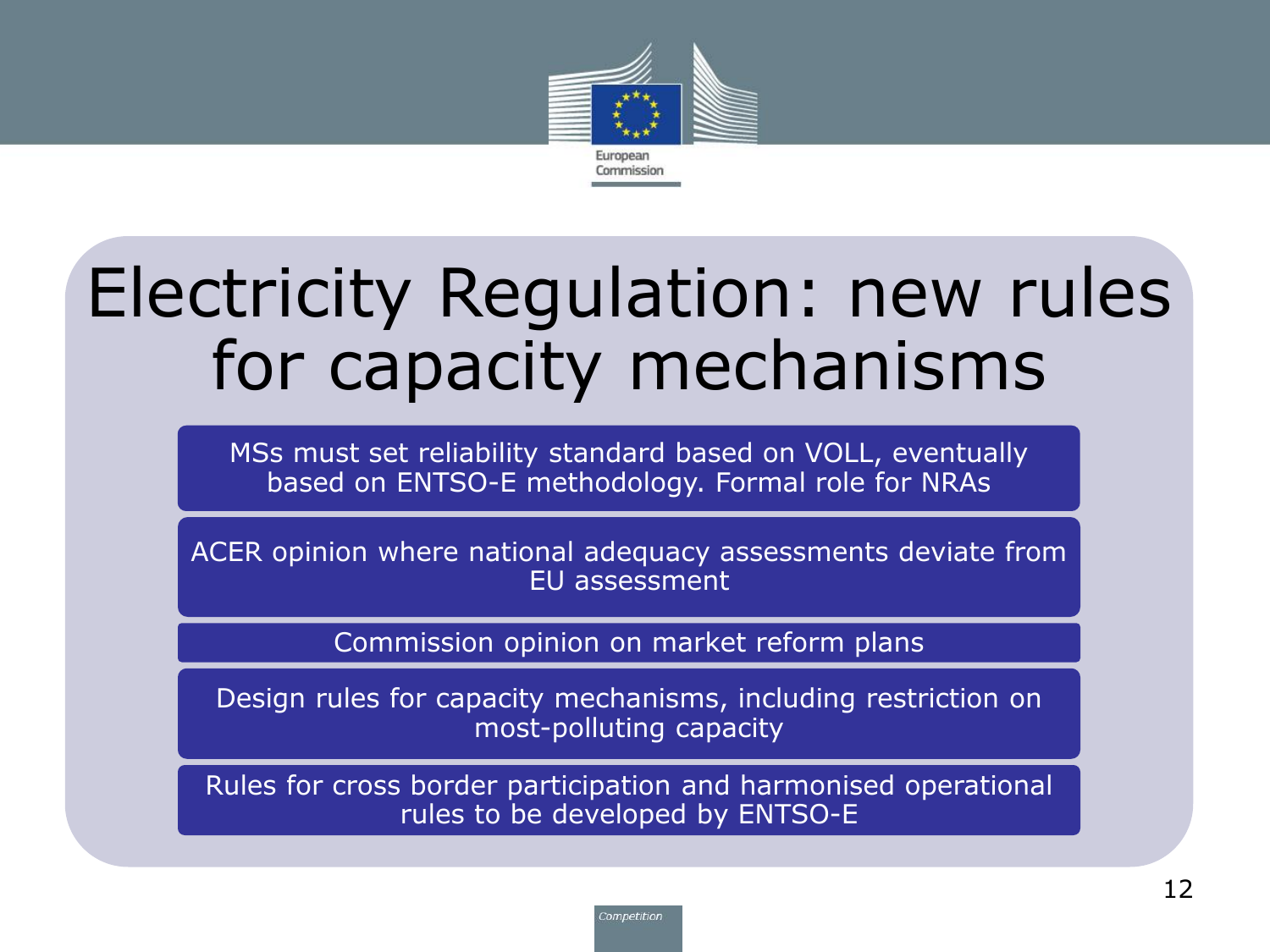![](_page_12_Picture_0.jpeg)

## More information

[http://ec.europa.eu/competition/sectors/energy/state\\_aid\\_to](http://ec.europa.eu/competition/sectors/energy/state_aid_to_secure_electricity_supply_en.html) secure electricity supply en.html

[https://ec.europa.eu/energy/en/topics/energy-strategy-and](https://ec.europa.eu/energy/en/topics/energy-strategy-and-energy-union/clean-energy-all-europeans)energy-union/clean-energy-all-europeans

![](_page_12_Picture_4.jpeg)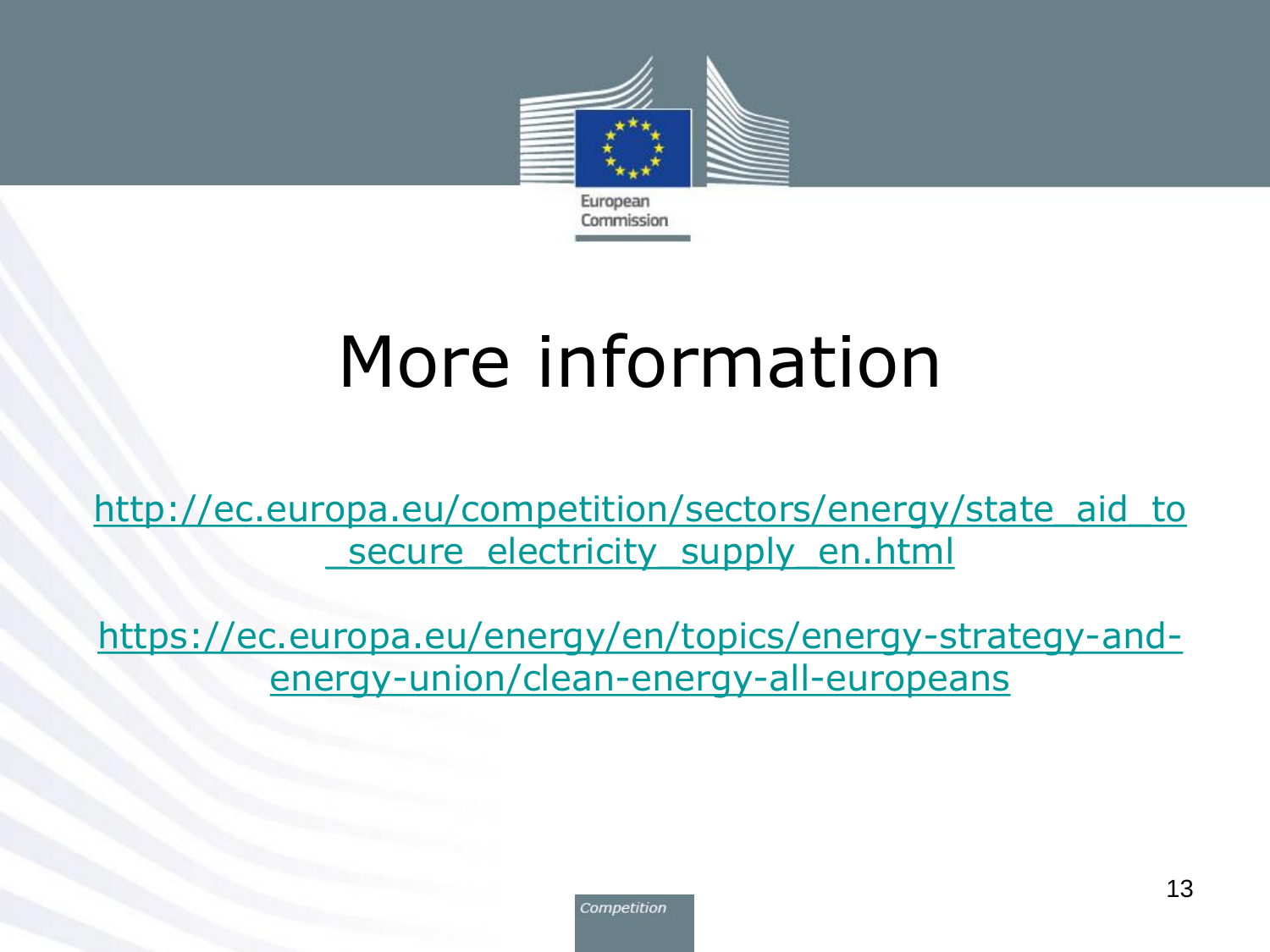![](_page_13_Picture_0.jpeg)

European<br>Commission

# Backup

Competition